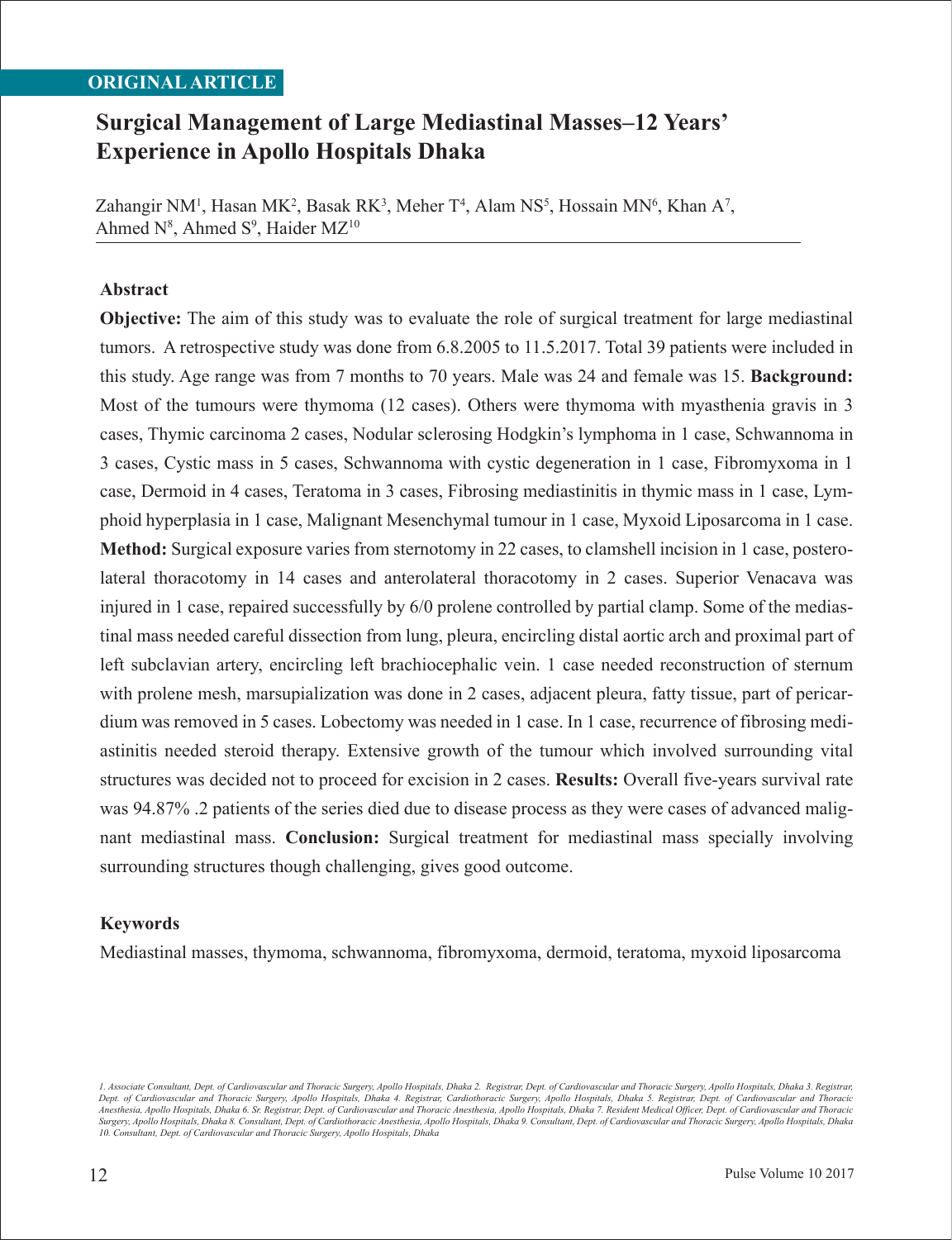### **Introduction**

Mediastinal masses represent a vast group of tumours and pseudo-tumours which can involve the various compartments of the mediastinum.<sup>1</sup> The most common mediastinal masses are neurogenic tumors (20% of mediastinal tumors), usually found in the posterior mediastinum, followed by thymoma (15-20%) located in the anterior mediastinum. Surgical removal of mediastinal masses usually gives good result.

#### **Materials and Methods**

A retrospective study was done from 06/08/2005 to 11/05/2017. Total 39 patients were included in this study. Age range was from 30 years to 70 years. Male was 24 and female was 15. Most of the tumours were thymoma (12 cases), thymoma was associated with myasthenia gravis in 3 cases, Thymic carcinoma in 2 cases, Nodular sclerosing Hodgkin's lymphoma in 1 case, schwannoma in 3 cases, cystic mass in 5 cases, schwannoma with cystic degeneration in 1 case, fibromyxoma in 1 case, dermoid in 4 cases, teratoma in 3 cases, Fibrosing mediastinitis in thymic mass in 1 case, lymphoid hyperplasia in 1 case, malignant mesenchymal tumour in 1 case, myxoid liposarcoma in 1 case.

Symptomatically most common symptom was cough and chest pain. Second most common symptom was breathlessness and heaviness over the anterior chest wall. Other complains was intermittent fever, stabbing type of chest pain, difficulty in swallowing, dropping of upper eye lid, weight loss, anorexia, low grade fever, oral ulcer, swelling over lower part of the sternum.

Double lumen endotracheal tube intubation was used in all patients and fiber optic bronchoscope was used. Surgical exposures vary from sternotomy (22 cases) to clamshell incision in 1 case to posterolateral thoracotomy in 14 cases and anterolateral thoracotomy in 2 cases. Superior Venacava was injured in 1 case, repaired successfully by 6/0 prolene controlled by partial clamp. Some of the mediastinal mass needed careful dissection from lung, pleura, encircling distal aortic arch and proximal part of left subclavian artery, encircling left brachiocephalic vein.

1 case needed reconstruction of sternum with prolene mesh, marsupialization was done in 2 cases, adjacent pleura, fatty tissue, part of pericardium was removed in 5 cases. Lobectomy was needed in 1 case. Extensive growth of the tumour which involve surrounding vital structures was decided not to proceed for excision in 2 cases.

Different type of presentation was found during operation. Large cystic mediastinal tumour was adherent with lower part of left lung and pericardium, separated carefully. Bronchial cyst was found tightly adherent to surrounding structures, excised the roof and suck out the chocolate coloured thick secretion, marsupialization of excised border was done—kept the mouth wide open.

Thymic carcinoma was hard like stone adherent with the sternum, pericardium, left and right pleura, upper mediastinal surface of right lung, also encircling the left brachiocephalic vein, left lobe of the mass was removed totally along with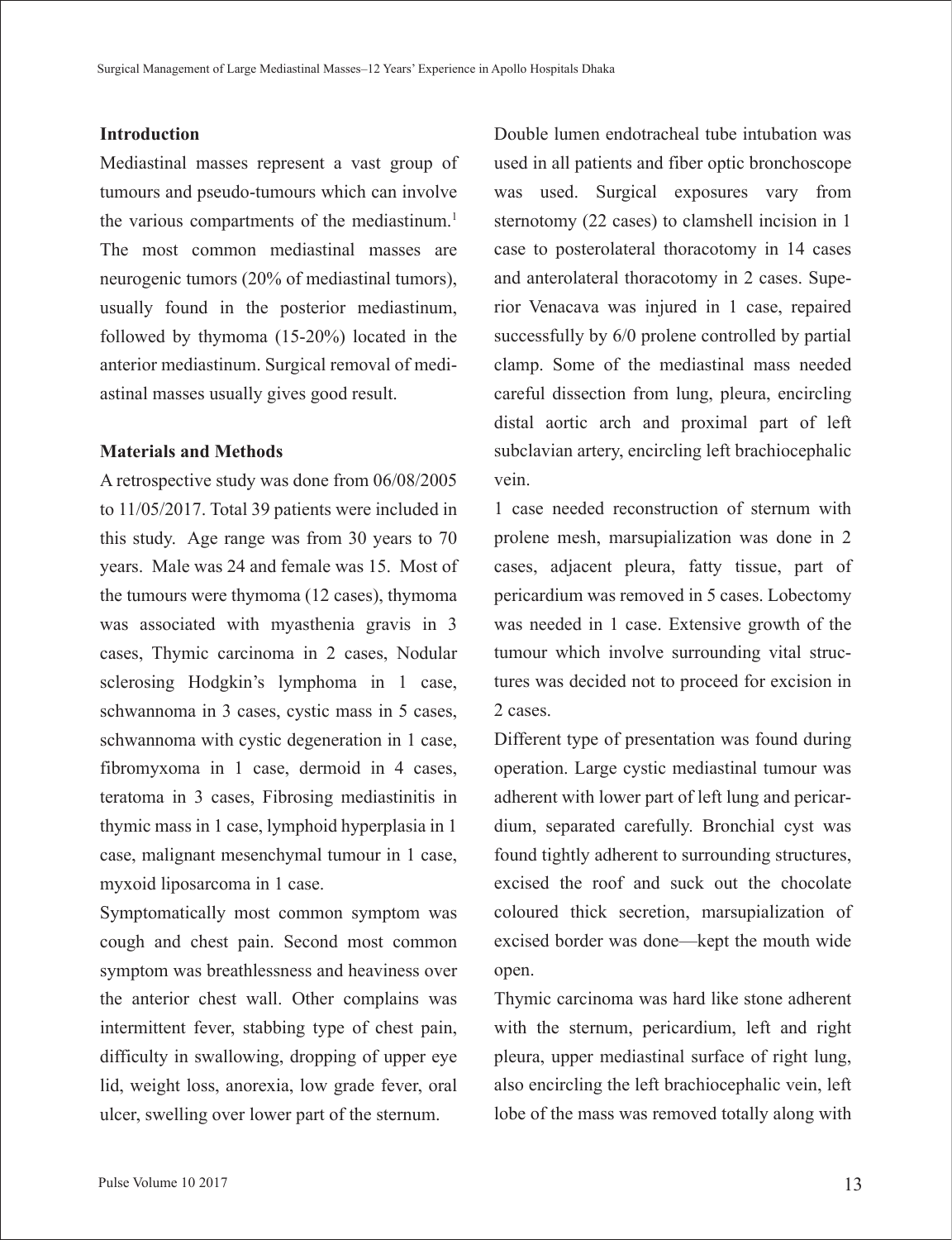## **ORIGINAL ARTICLE**

was also removed as much as possible. Histopathologically, it was found to be epidermoid non-keratinizing carcinoma.

Thymoma with Myasthenia Gravis - total thymectomy along with removal of mediastinal fat, adjacent pleura, fatty tissue and small part of pericardium was removed.

Large fibrosarcoma (8.5 kg) - malignant mesenchymal tumour, excision of 1-4 ribs posteriorly, partial removal of left scapula and partly left pleura was excised.

Myxoid liposarcoma - adherent to great vessels pleura, chest walls, lungs, diaphragm and heart. Frozen section biopsy showed malignancy. Sample of tissue was then sent for histopathology. Clamshell - curvilinear bilateral



**Fig. 1: Posterior mediastinal myxoid liposarcoma**

submammary incision was performed extending from one mid axillary line to the opposite across the anterior aspect of chest, histopathologically found mature cystic teratoma-30x10x6 cm. Spindle cell thymoma (Fig. 6) exposed by anterolateral thoracotomy in 70 years old gentleman, very large tumour between upper and middle middle lobe of right lung and in front of hilum of right lung, was firmly adherent to Superior Venacava – small tear in Superior Venacava repaired by 6/0 prolene. Right mediastinal mass--FNAC showed benign cystic teratoma. During operation found inoperable-- frozen section biopsy showed malignancy-further surgical procedure abandoned as it was densely adherent to lung, pericardium and diaphragm.

### **Results**

Overall five-years survival rate was 94.87%. In 1 case recurrence of fibrosing mediastinitis needed steroid therapy. 2 cases were inoperable and died due to diseases process as they were advanced malignant mediastinal mass (fibrosarcoma and liposarcoma).



**Fig. 2: Huge mediastinal tumour ---teratoma compressing both lungs and heart below**

### **Discussion**

Tumors of the mediastinum represent a wide diversity of disease states. The location and composition of a mass is vital for differential diagnosis. The most common causes of an anterior mediastinal mass include the following: thymoma, teratoma, thyroid disease and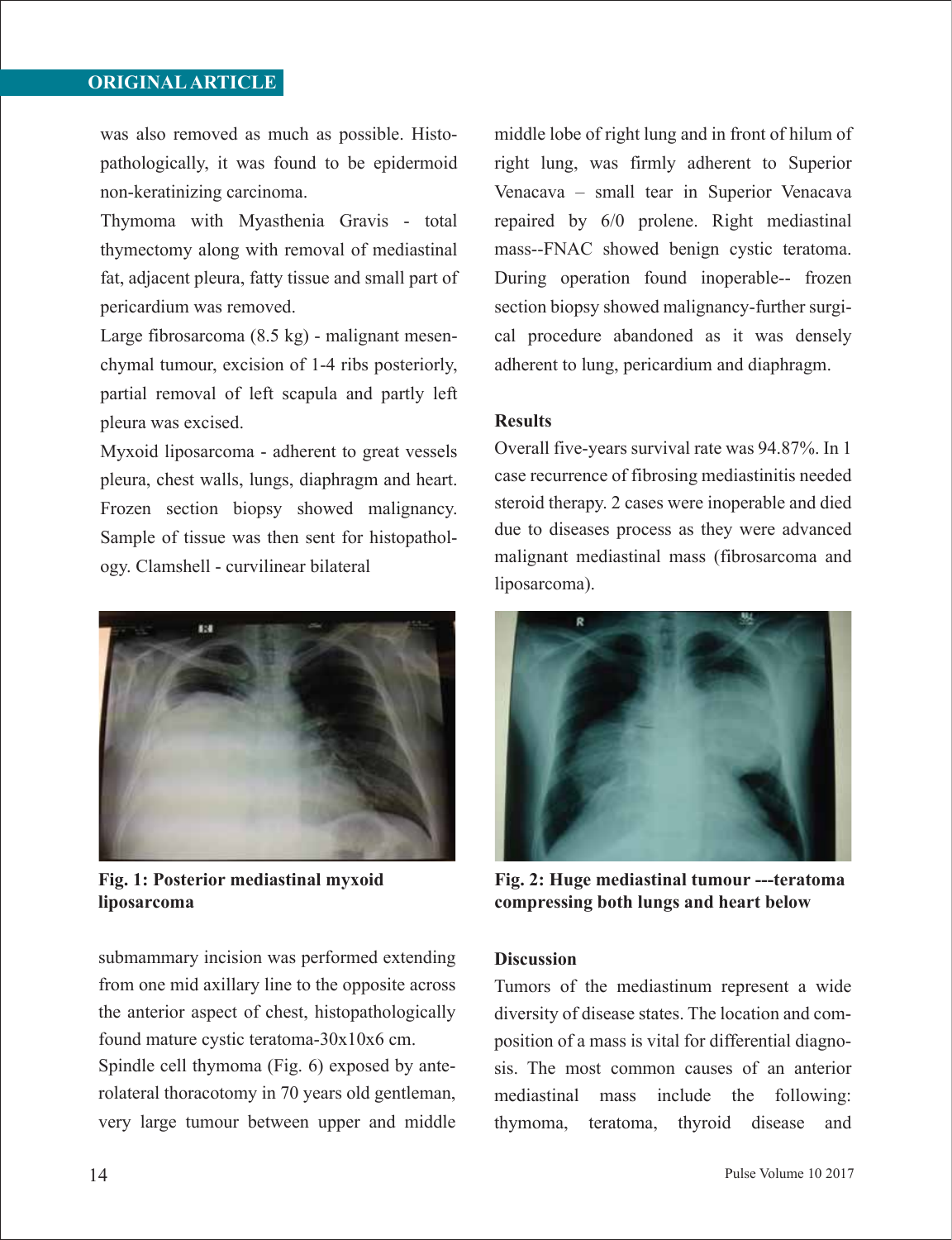

**Fig. 3: CT scan looks to be a complex hydatid cyst in posterobasal segment of right lower lobe**



**Fig. 4: Myxoid liposarcoma—inoperable**



**Fig. 5: CT scan-- mature cystic teratoma heart is pushed down**



**Fig. 6: Spindle cell thymoma**



**Fig. 7: 30 years gentle man: FNAC revealed Dermoid cyst, but peroperative frozen section biopsy showed myxoid liposarcoma**



**Fig. 8: Preoperative (right)and postoperative (left) x-ray of huge Teratoma (mature cystic teratoma)**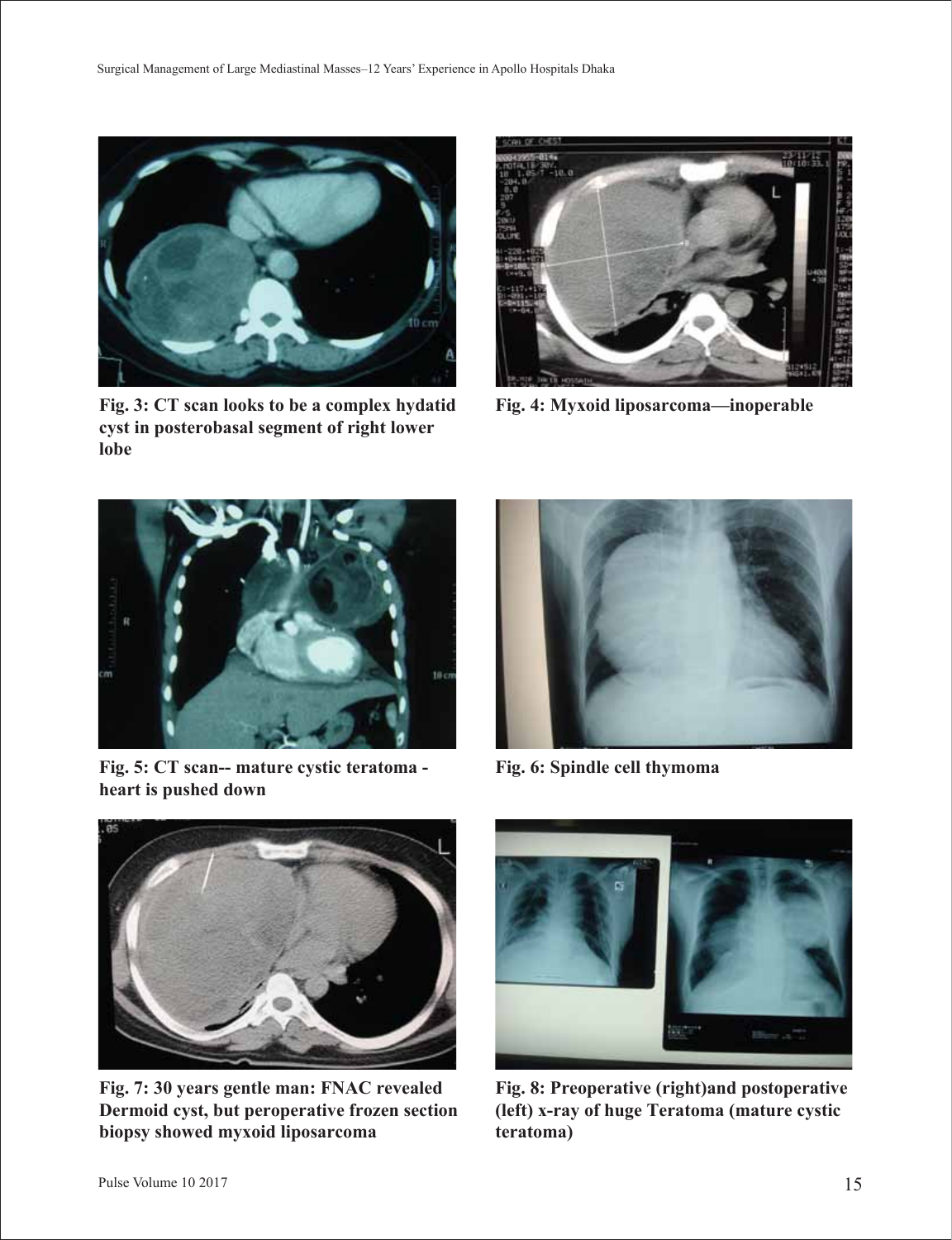### **ORIGINAL ARTICLE**



**Fig. 9: Mass involving nearly whole thoracic cavity-- mature cystic teratoma**

lymphoma. Masses of the middle mediastinum are typically congenital cysts, including foregut and pericardial cysts, while those that arise in the posterior mediastinum are often neurogenic tumors. The clinical sequelae of mediastinal masses can range from being asymptomatic to producing symptoms of cough, chest pain, and dyspnea2. In our 39 patients' locations of the tumour and presentation are same type.

If left untreated, mediastinal tumors can cause serious health complications. As tumors grow, they will push against surrounding organs and tissues. Tumors that invade the heart or the vessels of the heart can cause death.

Tumors may also invade the spinal column. This may result in compression of the spinal cord.

The location of tumors within the mediastinum varies according to the age of the patient. In children, tumors are commonly found in the posterior mediastinum. These mediastinal tumors often begin in the nerves and are typically benign. In adults, most mediastinal tumors occur in the anterior mediastinum and are



**Fig. 10: Tumour about 10 inches sized spindle cell thymoma**

generally malignant lymphomas or thymomas.4 Almost 40% of people who have mediastinal tumors experience no symptoms. Most of the growths are often discovered on a chest x-ray that is performed for another reason. When symptoms are present they are often a result of the compression of surrounding structures, such as the spinal cord, heart or the pericardium. that are invading the area surrounding the mediastinum are most likely to be candidates for mediastinal surgery.

Mediastinal tumors may reach large size before becoming symptomatic. Complete surgical excision (including adjacent invaded organs) mainly by open technique should be the rule for these patients as there is survival benefit.<sup>6</sup> Complete excisions was accomplished in all patients with benign lesions. Malignant lesions were usually partially resectable and carried a poor prognosis.7 2 patients in our study had poor outcome due to malignant mediastinal mass (fibrosarcoma and liposarcoma).